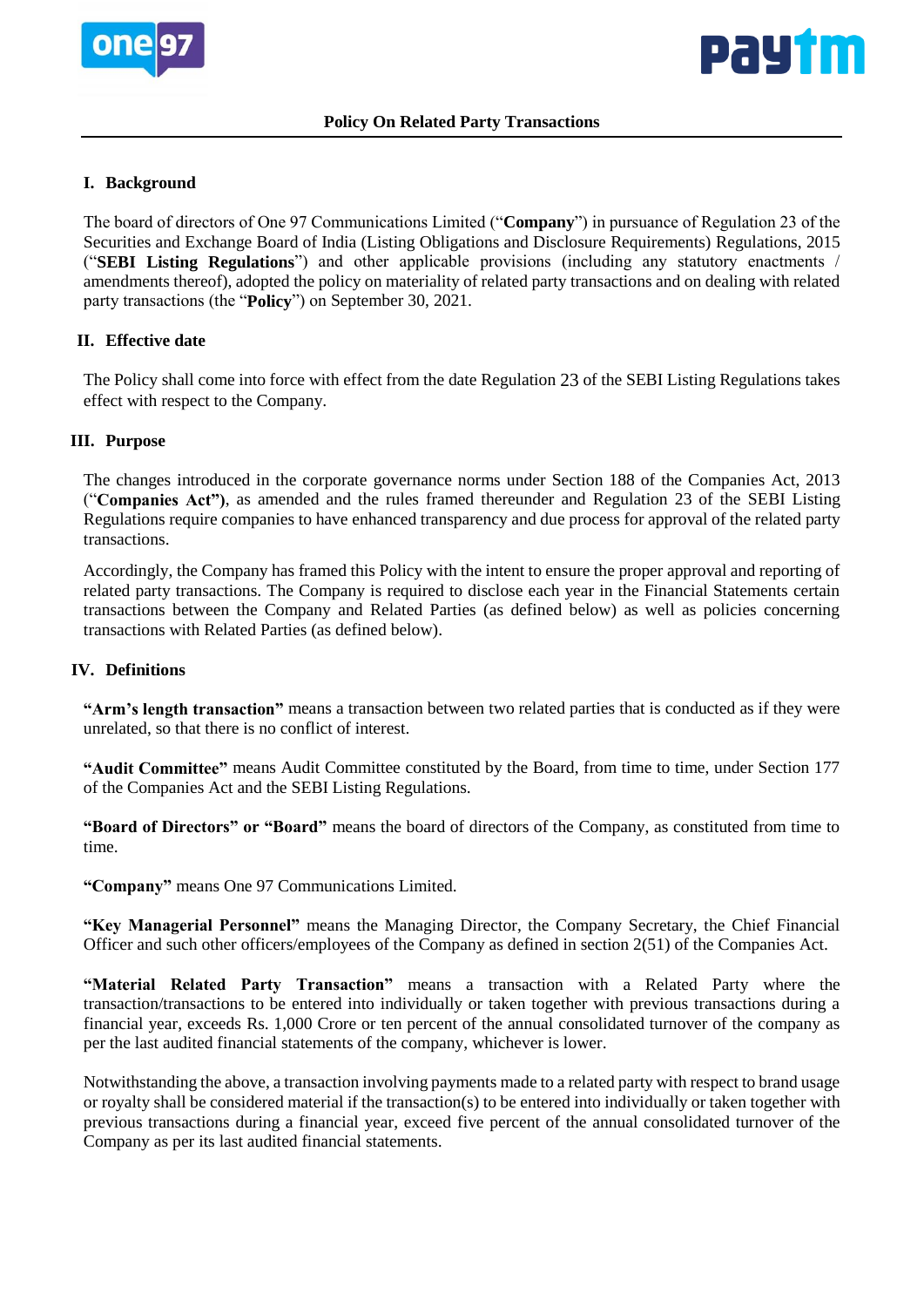



### **"Material Modification" means:**

- (i) In case of a Material Related Party transaction, any commercial change which results in either:
	- (a) reduction in the revenue by 25 % or more of the overall amount approved by shareholders or;
	- (b) increase in the cost by 25% or more of the overall amount approved by shareholders.
- (ii) In case of other Related Party transaction, any commercial change which results in either:
	- (a) reduction in the revenue by 25 % or more of the overall amount approved by Audit Committee or;
		- (b) increase in the cost by 25% or more of the overall amount approved by Audit Committee.

Provided that the above thresholds shall be subject to regulation 23 of the SEBI Listing Regulations specifying certain conditions/ thresholds for obtaining shareholders' approval in case of Material Related Party Transaction.

#### **"Related Party"**, means:

(A) With reference to the Company:

- (i) a director or his relative;
- (ii) a key managerial personnel or his relative;
- (iii) a firm, in which a director, manager or his relative is a partner;
- (iv) a private company in which a director or manager or his relative is a member or director;
- (v) a public company in which a director or manager is a director and holds along with his relatives, more than two per cent. of its paid-up share capital;
- (vi) any body corporate whose Board, managing director or manager is accustomed to act in accordance with the advice, directions or instructions of a director or manager;
- (vii) any person on whose advice, directions or instructions a director or manager is accustomed to act.

Provided that nothing in sub-clauses (vi) and (vii) shall apply to the advice, directions or instructions given in a professional capacity;

- (viii) any company which is
	- a. a holding, subsidiary or an associate company of such company; or
	- b. a subsidiary of a holding company to which it is also a subsidiary;
	- c. an investing company or the venturer of the company

Explanation.—For the purpose of this clause, "the investing company or the venturer of a company" means a body corporate whose investment in the company would result in the company becoming an associate company of the body corporate.

- (ix) any person or entity as may be prescribed under applicable Accounting Standards;
- (x) such other person as may be prescribed.

(B) Parties are considered to be related if at any time during the reporting period one party has the ability to control the other party or exercise significant influence over the other party in making financial and/or operating decisions as defined in the Accounting Standard 18 or such other entity/entities as may defined in the applicable accounting standard from time to time.

(C) Any person or entity, holding equity shares of twenty per cent or more in the listed entity either directly or on a beneficial interest basis as provided under section 89 of the Companies Act, 2013, at any time, during the immediate preceding financial year shall be deemed to be a related party.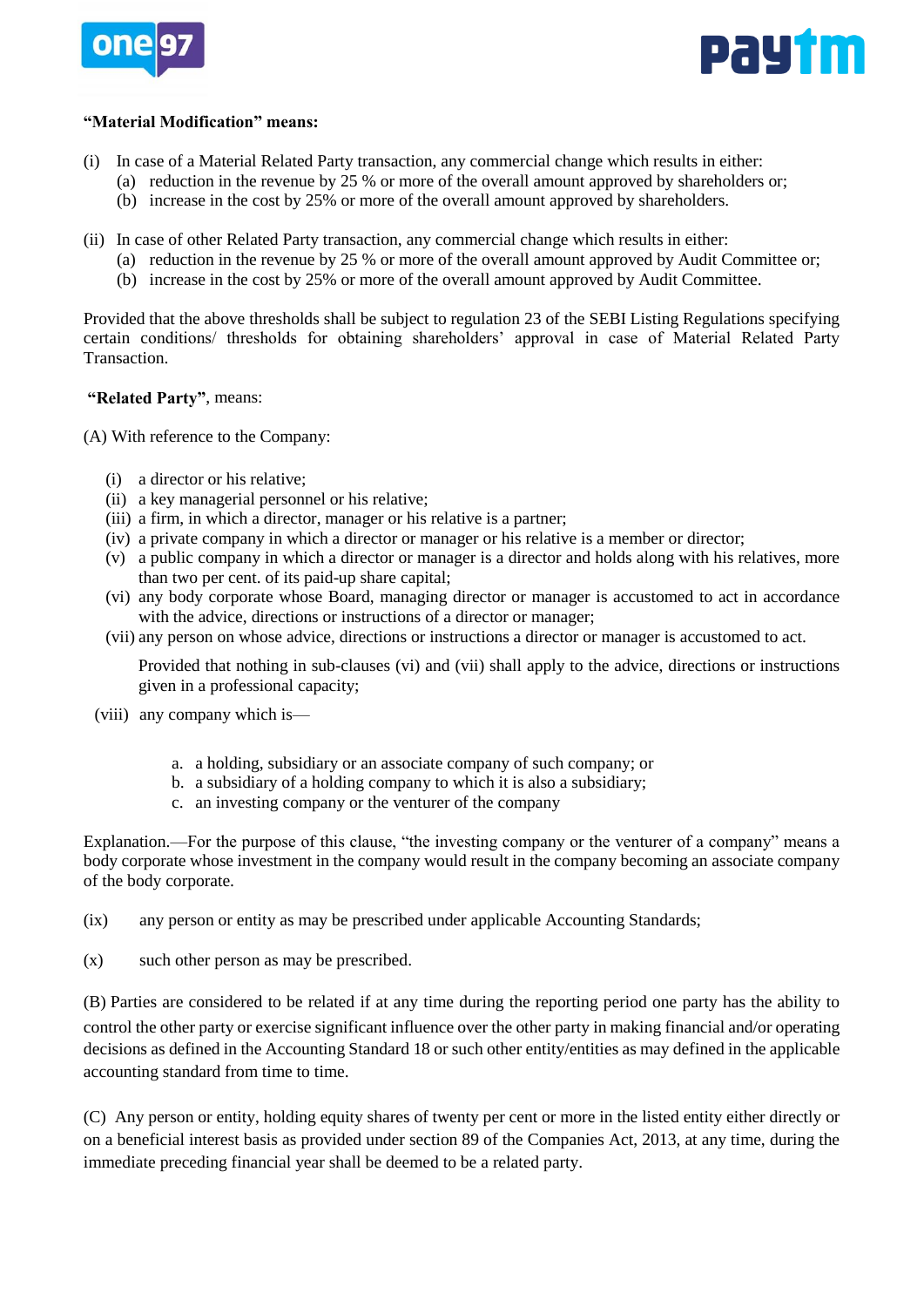



**''Relative''** with reference to any person, means anyone who is related to another, if—

- (a) they are members of a Hindu Undivided Family;
- (b) they are husband and wife; or
- (c) A person shall be deemed to be the relative of another, if he or she is related to another in the following manner, namely:
	- i. Father (includes step-father).
	- ii. Mother (includes the step-mother).
	- iii. Son (includes the step-son).
	- iv. Son's wife.
	- v. Daughter.
	- vi. Daughter's husband.
	- vii. Brother (includes the step-brother)
	- viii. Sister (includes the step-sister).

 **"Related Party Transaction"** means the transaction as prescribed under Regulation 2(1)(zc) of SEBI Listing Regulations and Section 188 of the Companies Act.

**"Subsidiary"** shall mean a subsidiary as defined under the Companies Act.

**"Transaction"** with a related party shall be construed to include single transaction or a group of transactions in a contract

Any other term not defined herein shall have the same meaning as defined in the Companies Act, the SEBI Listing Regulations, Accounting Standard 18 or any other applicable regulation.

# **V. Identification of related party transactions**

Every Director and Key Managerial Personnel shall, as may be applicable to them, provide a declaration containing the necessary details of related parties covered in the definition of related party and relatives to the Company Secretary upon their appointment and on an annual basis. Also, provide declarations within 30 days if there has been a change in the details from the last declaration made under this Related Party Policy.

The Chief Financial Officer ("CFO") is responsible for identification of the potential related party transactions and to provide necessary information in advance to the Company Secretary for initiating the process to obtain the necessary approvals of the Audit Committee/Board/Shareholders. Further, the Chief Financial Officer and the Managing Director are responsible for providing additional information about transactions that the Board / Audit Committee may request, for being placed before the Audit Committee / Board.

# **VI. Dealing with related party transactions**

The Board shall fulfil the function of monitoring and managing potential conflicts of interest of management, Board and shareholders, including misuse of corporate resources and abuse in related party transactions.

The Company shall comply with applicable provisions of the SEBI Listing Regulations, Companies Act and Rules made there under, the Listing Agreement and other applicable law in force from time to time in dealing with the Related Party Transactions.

# **VII. Approval process**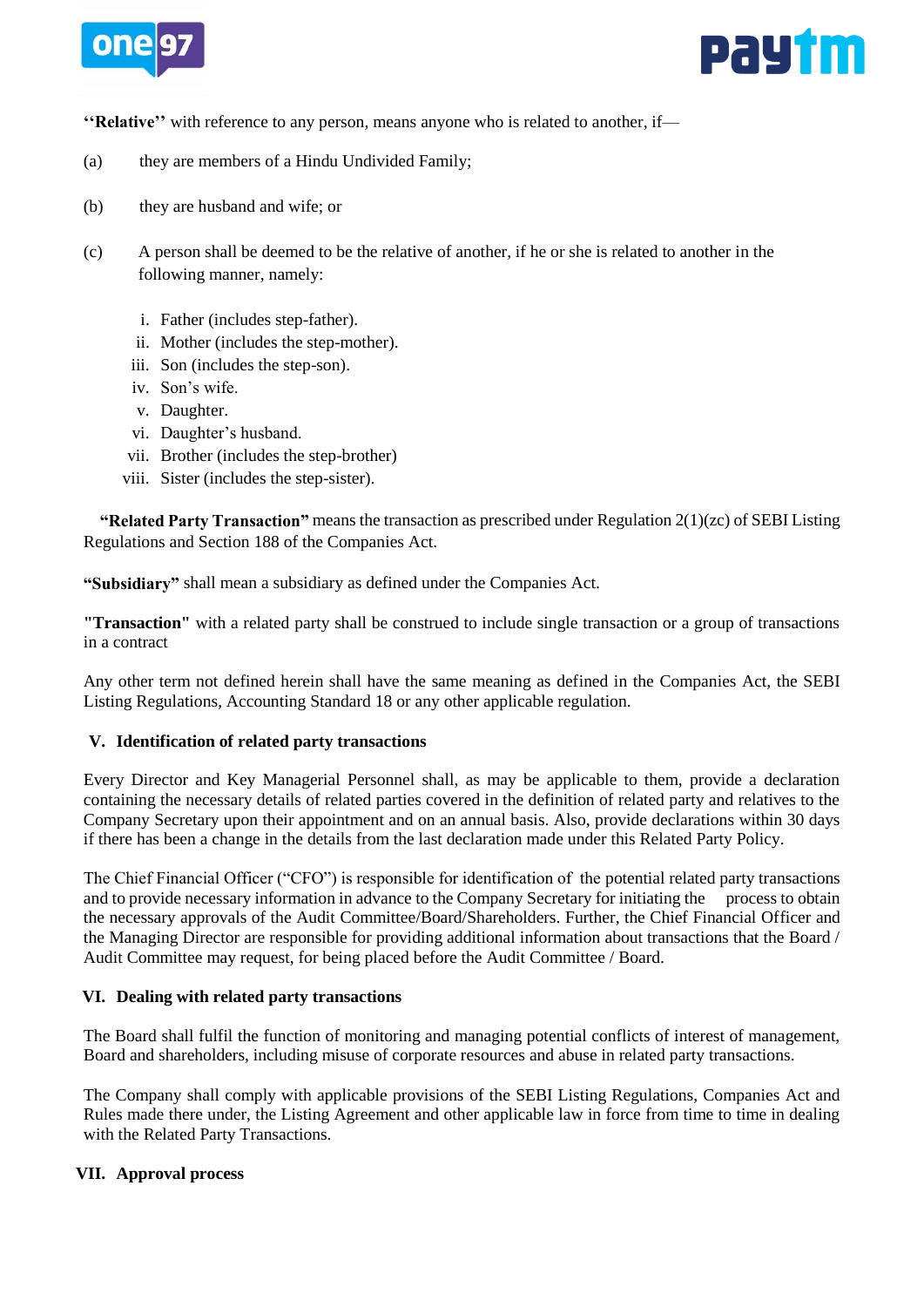



# **7.1. Audit Committee**

All Related Party Transactions in which the Company is a party including any modification/ renewal thereof shall require prior approval of the Audit Committee. Accordingly, all proposed Related Party Transactions must be reported to the Audit Committee for prior approval by the Committee.

Further, members of the Committee who are Independent Directors shall approve RPTs.

The CFO of the Company shall provide to the Committee all relevant material information of all Related Party Transaction(s), including the terms of the transaction(s), the business purpose of the transaction, the benefits to the Company and to the Related Party, and any other relevant matters *inter alia* including the following:

- (i) the name of the related party and nature of relationship;
- (ii) the nature, duration of the contract and particulars of the contract or arrangement;
- (iii) the material terms of the contract or arrangement including the value, if any;
- (iv) any advance paid or received for the contract or arrangement, if any;
- (v) the manner of determining the pricing and other commercial terms, both included as part of contract and not considered as part of the contract;
- (vi) whether all factors relevant to the contract have been considered, if not, the details of factors not considered with the rationale for not considering those factors;
- (vii) the persons/authority seeking the approval of the proposed transaction; and
- (viii) any other information relevant or important for the Committee to take a decision on the proposed transaction.

In determining whether to approve a Related Party Transaction, the Committee will consider the following factors, among others, to the extent relevant to the Related Party Transaction:

- (i) Whether the terms of the Related Party Transaction are fair and on arm's length basis to the Company and would apply on the same basis if the transaction did not involve a Related Party;
- (ii) Whether the Related Party Transaction would affect the independence of the Director/KMP;
- (iii) Whether the proposed transaction includes any potential reputational risk issues that may arise as a result of or in connection with the proposed transaction; and
- (iv) Whether the Related Party Transaction is in the nature of conflict of interest for any Director or Key Managerial Personnel of the Company, taking into account the size of the transaction, the overall financial position of the Director or other Related Party, the direct or indirect nature of the Directors, Key Managerial Personnel's or other Related Party's interest in the transaction and the ongoing nature of any proposed relationship and any other factors the Board/Committee deems relevant.
- (v) Whether there are any compelling business reasons / rationale for the Company to enter into the Related Party Transaction and the nature of alternative transactions, if any;
- (vi) Whether the Company was notified about the Related Party Transaction before its commencement and if not, why pre-approval was not sought and whether subsequent ratification is allowed and would be detrimental to the Company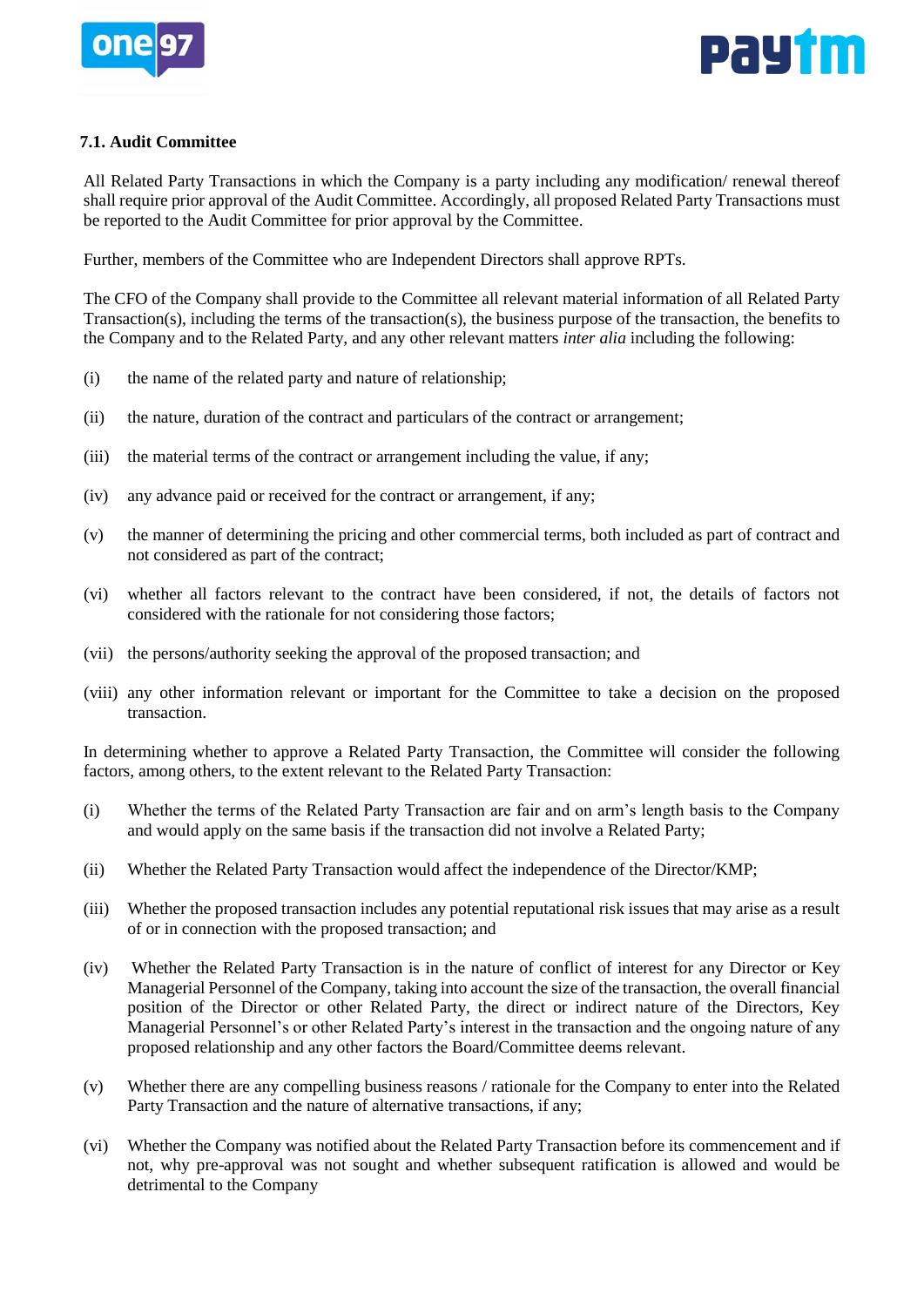



Subject to the provisions of the applicable laws, the Audit Committee will have the discretion to approve/modify/recommend/refer the proposed Related Party Transaction for the approval of Board or shareholders. Also, Material Modifications in the RPTs in which the Company is not a party but a subsidiary of the Company is a party shall require prior approval of the Committee.

And, in the event such transaction, contract or arrangement is not in the ordinary course of business or at arm's length, the Company shall comply with the provisions of the Companies Act 2013 and the Rules framed thereunder and obtain approval of the Board or its shareholders, as applicable, for such contract or arrangement.

### **Omnibus approval**

The Audit Committee may grant omnibus approval for Related Party Transactions proposed to be entered into by the Company subject to the following conditions:

- (i) The Audit Committee shall lay down the criteria for granting an omnibus approval in line with the policy on Related Party Transactions of the company and such approval shall be applicable in respect of Related Party Transactions which are repetitive in nature.
- (ii) The Audit Committee shall satisfy itself of the need for such omnibus approval and that such approval is in the interest of the company;
- (iii) Such omnibus approval shall specify (i) the name/s of the related party, nature of transaction, period of transaction, maximum amount of transaction that can be entered into, (ii) the indicative base price / current contracted price and the formula for variation in the price if any and (iii) such other conditions as the Audit Committee may deem fit;
- (iv) Provided that where the need for Related Party Transaction cannot be foreseen and aforesaid details are not available, Audit Committee may grant omnibus approval for such transactions subject to their value not exceeding Rs.1 crore per transaction.
- (v) Audit Committee shall review, atleast on a quarterly basis, the details of Related Party Transactions entered into by the Company pursuant to each of the omnibus approval given.
- (vi) Such omnibus approvals shall be valid for a period not exceeding one financial year and shall require fresh approvals after the expiry of the financial year.

# **Related Party Transactions of Subsidiary companies:**

- (i) Effective from April 1, 2022, RPTs of subsidiary companies to which the Company is not a party, shall also require prior approval of the Committee, if the value of such transactions whether entered into individually or taken together with previous transactions during a financial year exceeds 10% of the annual consolidated turnover, as per the last audited financial statements of the Company.
- (ii) Effective from April 1, 2023, RPTs of subsidiary companies to which the Company is not a party, shall also require prior approval of the Committee, if the value of such transactions whether entered into individually or taken together with previous transactions during a financial year exceeds 10% of the annual standalone turnover, as per the last audited financial statements of the relevant subsidiary.

# **7.2. Board**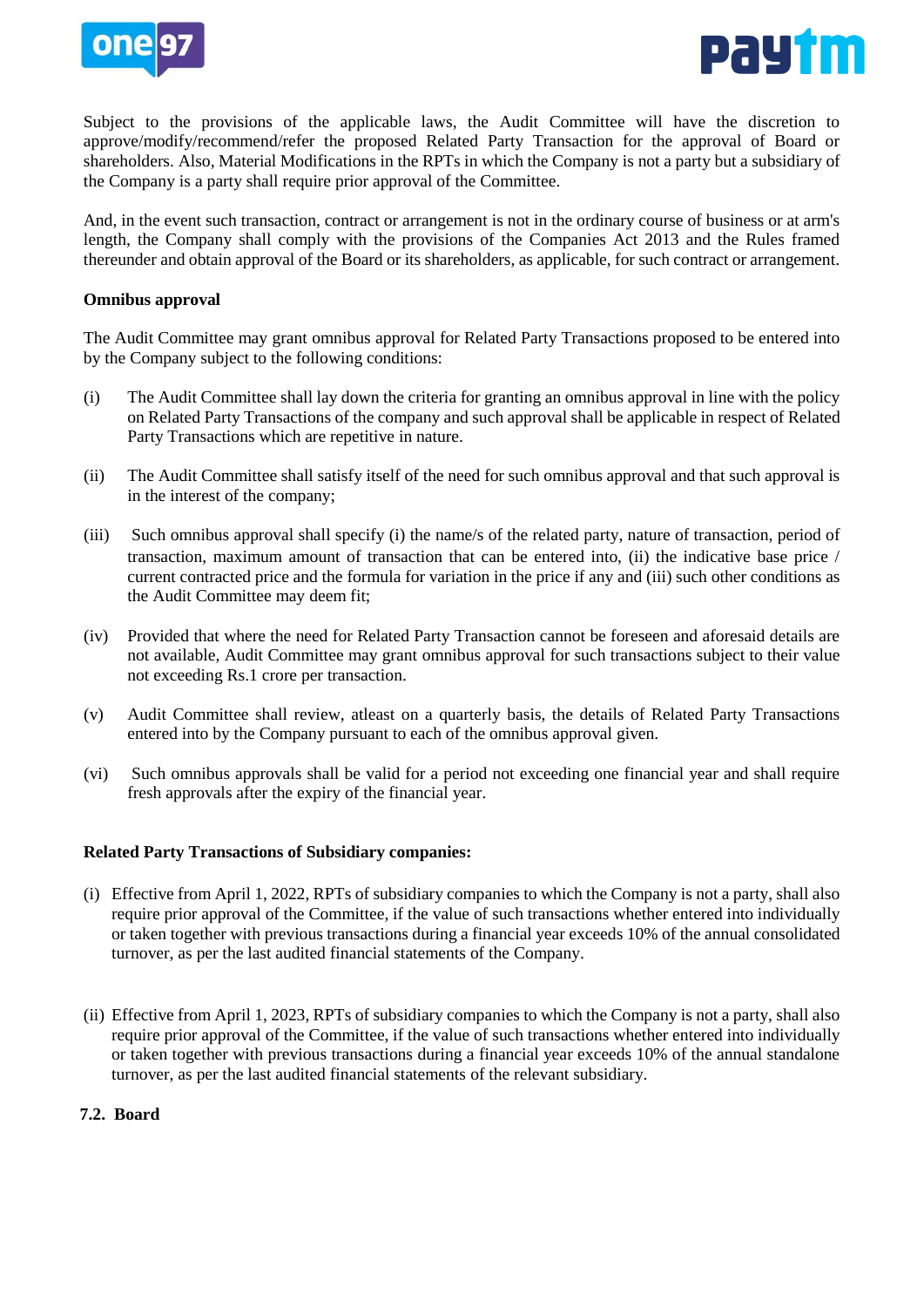



A Related Party Transaction shall be approved by the Board by passing a resolution in this regard at a meeting of the Board, provided that Board approval is not required for any the Related Party Transaction(s) to be entered into in the ordinary course of business and on an arm's length basis.

Where any director is interested in any contract or arrangement with a related party, such director shall not be present at the meeting during discussions on the subject matter of the resolution relating to such contract or arrangement.

### **7.3. Shareholders**

#### **Transactions not in ordinary course of business or not at arm's length**

- a) All Related Party Transactions in excess of the limits prescribed under the Companies Act, 2013, and the SEBI Listing Regulations, as may be applicable, which are not in the ordinary course of business or not an Arms' length transaction shall also require the prior approval of the shareholders through resolution and no member of the Company shall vote on such resolution, if such member is a related party.
- b) Every RPT which is 'Material Modifications and subsequent Material Modifications' as defined in Para IV of this Policy, shall require prior approval of the shareholders. No Related Parties shall vote to approve the relevant transaction, irrespective of whether they are party to the particular transaction or not

#### **Material Related Party Transaction**

All material Related Party Transactions shall require approval of the shareholders through resolution and the related parties shall abstain from voting on such resolutions.

### **VIII. Exemption from applicability of the Policy**

Notwithstanding the foregoing, but subject to the provisions of the applicable laws from time to time, this Policy shall not apply to the following Related Party Transactions and such Transactions shall not require approval of Audit Committee or Shareholders:

- (i) Transactions entered into between the Company and its wholly owned subsidiary whose accounts are consolidated with the Company and placed before the shareholders at the general meeting for approval;
- (ii) Transactions entered into between the two wholly owned subsidiary whose accounts are consolidated with the Company and placed before the shareholders at the general meeting for approval;
- (iii) Any transaction that involves provision of compensation to a director or Key Managerial Personnel in connection with his or her duties to the Company or that of any of its subsidiaries or associates, including the reimbursement of reasonable business and travel expenses incurred in the ordinary course of business;
- (iv) Any transaction in which the Related Party's interest arises solely from ownership of securities issued by the Company and all holders of such securities receive the same benefits pro rata as the Related Party.

#### **IX. Disclosure**

The Policy shall be disclosed on the Company's website and a web link thereto shall be provided in the Annual Report of the Company.

# **X. Policy review**

The Board may, subject to applicable laws, amend, suspend or rescind this Policy at any time and in any case, the Policy shall be reviewed by the Board at least once every three years and updated accordingly. Any difficulties or ambiguities in the Policy will be resolved by the Board in line with the broad intent of the Policy. The Board may also establish further rules and procedures, from time to time, to give effect to the intent of this Related Party Policy.